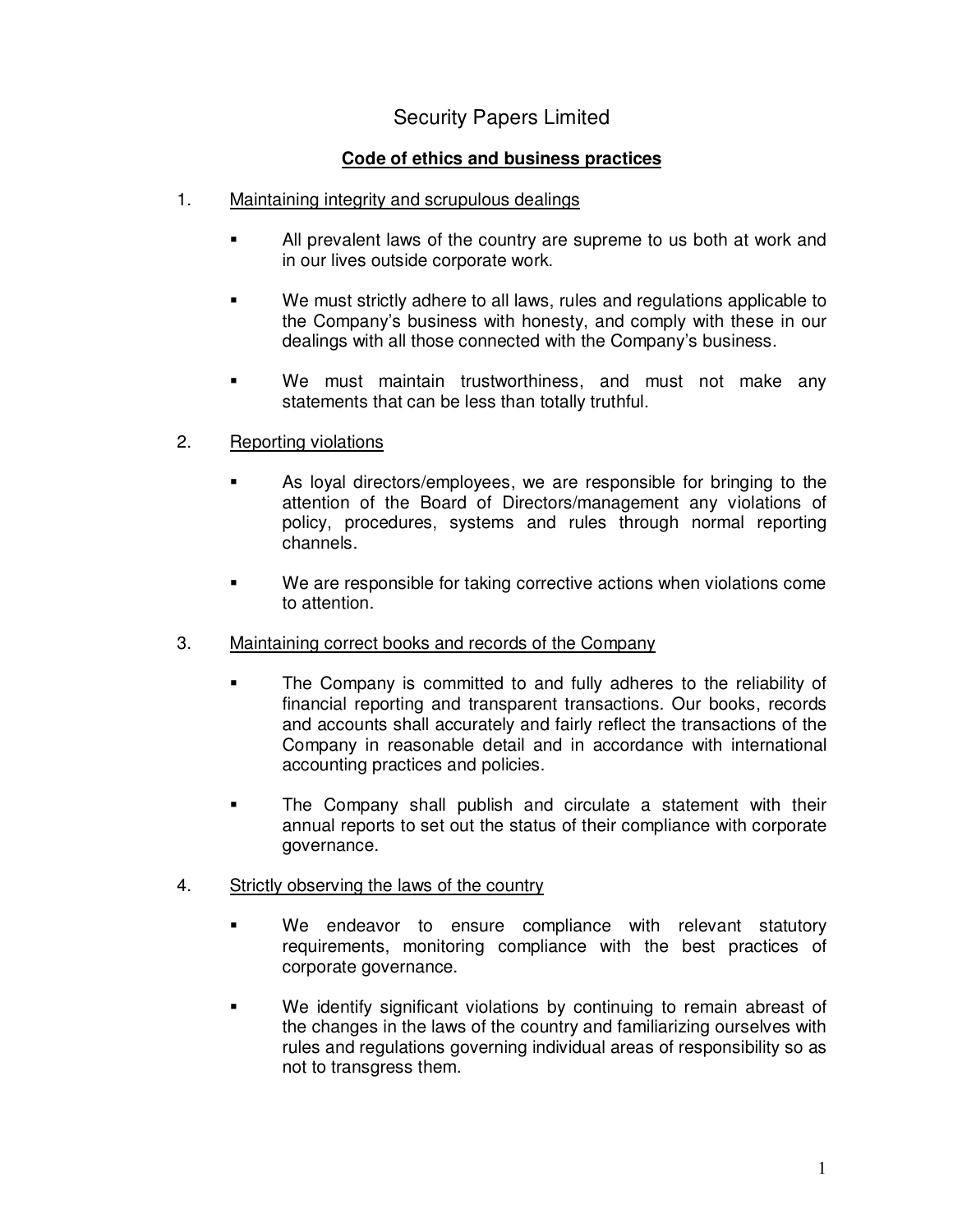## 5. Strictly avoiding questionable and improper payments, or use of the Company's assets

- The Company believes in fair competition and supports appropriate competition laws with formalized written contracts or purchase orders that relate to services that are to be performed for reasonable fees and charges. Any unlawful or improper dealings are strictly prohibited, like direct or indirect payments made through third parties and or receipts by directors/employees as a form of bribe, kickbacks or any other form of payoff for benefit of any government representative or body, prospective customer, or supplier etc.
- As Company directors/employees with honesty and integrity, we must not use Company's information and assets for our personal benefit or advantage.

## 6. Strictly avoiding conflicts of interest

- We are committed to strictly avoid all conflicts of interest by not accepting or giving permission to immediate family to accept favours from or give gifts to suppliers, contractors, Company's competitors etc., disclosing information learnt in confidence, and assiduously avoiding having investment or financial interest in, or holding a position with, any supplier, customer or competitor of the Company.
- In addition to avoiding conflicts of interest, we disclose where they exist, and seek guidance from our Board of Directors/superiors.
- 7. Strictly avoiding political contributions
	- The Company does not support directly or indirectly any political party or group with political affiliations nor contribute funds or resources.
	- **EXECT** Directors'/employees' political activities in the work premises and any attempt to influence employees' opinions through verbal or written propaganda, banner display, wall chalking etc. is strictly discouraged.
- 8. Expediting payment of amounts due customers, agents or distributors
	- Our ethics in financial dealings should show respect for the interest of those with whom the Company has a business relationship.
	- All commissions, distributor or agency arrangements and payments must be in writing and provide for services to be performed and for a fee which is reasonable in amount and reasonably related to the services to be rendered.